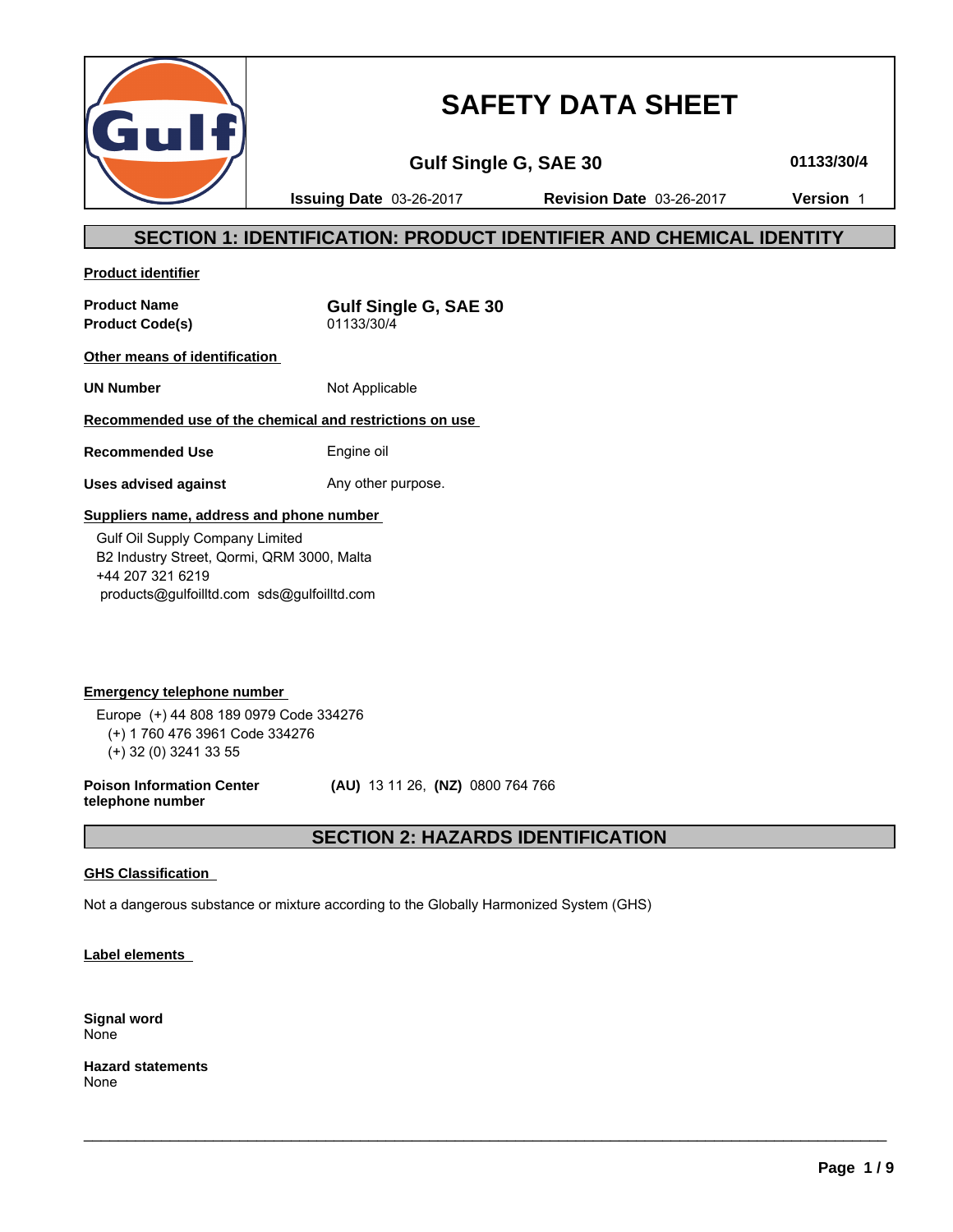#### **Precautionary Statements** None

### **Other hazards**

Not applicable

# **SECTION 3: COMPOSITION/INFORMATION ON INGREDIENTS**

 $\_$  ,  $\_$  ,  $\_$  ,  $\_$  ,  $\_$  ,  $\_$  ,  $\_$  ,  $\_$  ,  $\_$  ,  $\_$  ,  $\_$  ,  $\_$  ,  $\_$  ,  $\_$  ,  $\_$  ,  $\_$  ,  $\_$  ,  $\_$  ,  $\_$  ,  $\_$  ,  $\_$  ,  $\_$  ,  $\_$  ,  $\_$  ,  $\_$  ,  $\_$  ,  $\_$  ,  $\_$  ,  $\_$  ,  $\_$  ,  $\_$  ,  $\_$  ,  $\_$  ,  $\_$  ,  $\_$  ,  $\_$  ,  $\_$  ,

This product is a mixture. Health hazard information is based on its ingredients

| ----<br>name<br>Chen<br>шсаг                                           | , Nc | <b>n</b>                  |
|------------------------------------------------------------------------|------|---------------------------|
| $>$ 20.5 cSt @40°C)<br>.<br>refined base<br>oil (Viscosity ؛<br>Hiahlv |      | 100%<br>60%<br>$v_{\ell}$ |

### **Additional information**

Product containing mineral oil with less than 3% DMSO extract as measured by IP 346

See Section 15 for additional information on base oils.

The remaining composition is a mixture of non-classified ingredients or additives below the threshold for disclosure

# **SECTION 4: FIRST AID MEASURES**

### **Description of first-aid measures**

| <b>General advice</b>                                                  | If symptoms persist, call a physician.                                                                      |  |  |
|------------------------------------------------------------------------|-------------------------------------------------------------------------------------------------------------|--|--|
| <b>Inhalation</b>                                                      | Move to fresh air.                                                                                          |  |  |
| <b>Skin contact</b>                                                    | Wash off immediately with soap and plenty of water. Remove and wash contaminated<br>clothing before re-use. |  |  |
| Eye contact                                                            | Rinse thoroughly with plenty of water, also under the eyelids. Keep eye wide open while<br>rinsing.         |  |  |
| <b>Ingestion</b>                                                       | Clean mouth with water. Drink plenty of water. Do not induce vomiting without medical<br>advice.            |  |  |
| <b>Protection of First-aiders</b>                                      | Use personal protective equipment.                                                                          |  |  |
| Most important symptoms and effects, both acute and delayed            |                                                                                                             |  |  |
| <b>Main Symptoms</b>                                                   | None                                                                                                        |  |  |
| Indication of immediate medical attention and special treatment needed |                                                                                                             |  |  |

**Notes to physician** Treat symptomatically.

# **SECTION 5: FIRE FIGHTING MEASURES**

## **Extinguishing media**

# **Suitable Extinguishing Media**

Use extinguishing measures that are appropriate to local circumstances and the surrounding environment:, Use CO2, dry chemical, or foam, Water spray or fog, Cool containers / tanks with water spray

 $\_$  ,  $\_$  ,  $\_$  ,  $\_$  ,  $\_$  ,  $\_$  ,  $\_$  ,  $\_$  ,  $\_$  ,  $\_$  ,  $\_$  ,  $\_$  ,  $\_$  ,  $\_$  ,  $\_$  ,  $\_$  ,  $\_$  ,  $\_$  ,  $\_$  ,  $\_$  ,  $\_$  ,  $\_$  ,  $\_$  ,  $\_$  ,  $\_$  ,  $\_$  ,  $\_$  ,  $\_$  ,  $\_$  ,  $\_$  ,  $\_$  ,  $\_$  ,  $\_$  ,  $\_$  ,  $\_$  ,  $\_$  ,  $\_$  ,

# **Extinguishing media which shall not be used for safety reasons**

Do not use a solid water stream as it may scatter and spread fire

#### **Specific hazards arising from the chemical**

Thermal decomposition can lead to release of irritating gases and vapors. Carbon monoxide, carbon dioxide and unburned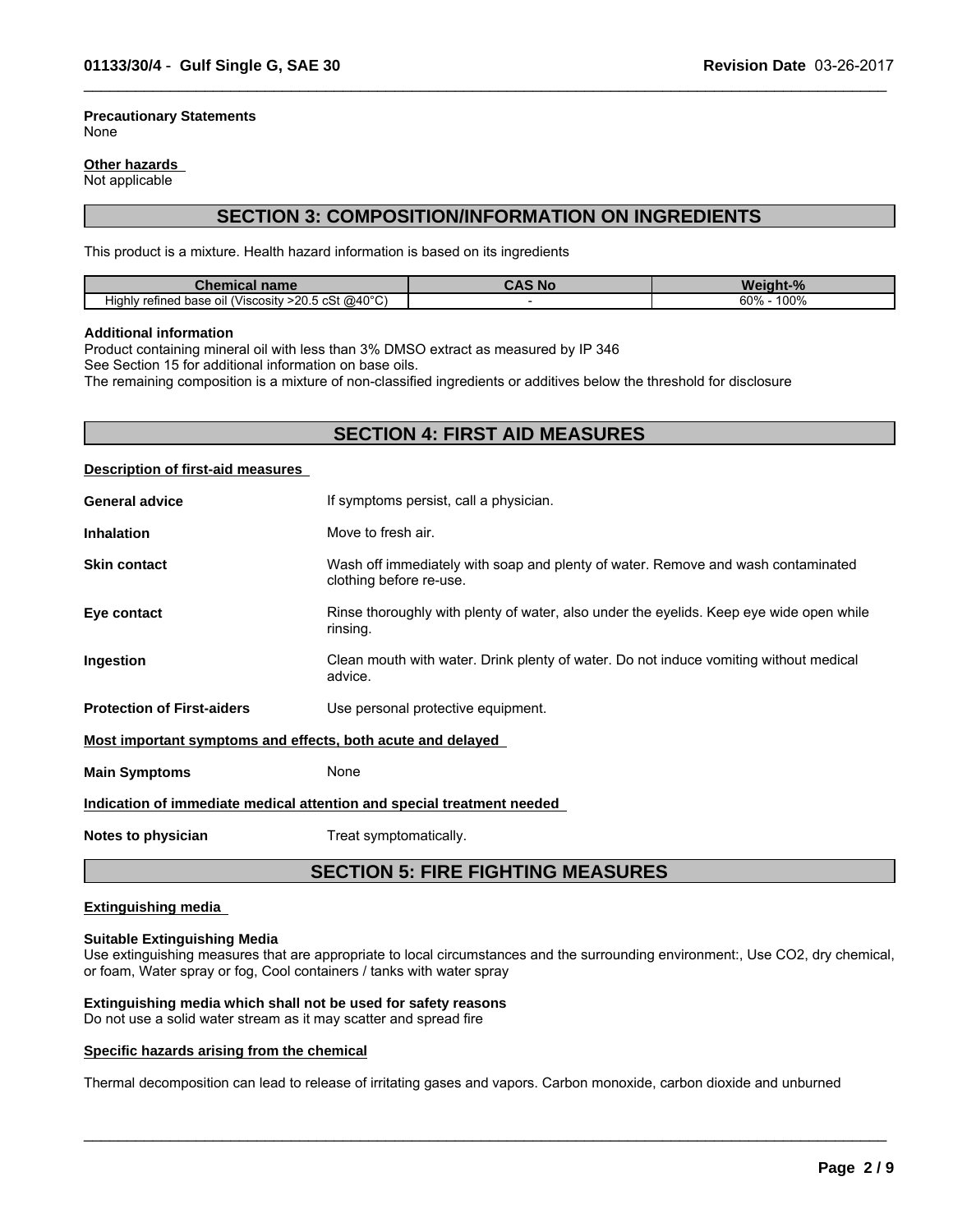hydrocarbons (smoke). In the event of fire and/or explosion do not breathe fumes. This material creates a fire hazard because it floats on water.

 $\_$  ,  $\_$  ,  $\_$  ,  $\_$  ,  $\_$  ,  $\_$  ,  $\_$  ,  $\_$  ,  $\_$  ,  $\_$  ,  $\_$  ,  $\_$  ,  $\_$  ,  $\_$  ,  $\_$  ,  $\_$  ,  $\_$  ,  $\_$  ,  $\_$  ,  $\_$  ,  $\_$  ,  $\_$  ,  $\_$  ,  $\_$  ,  $\_$  ,  $\_$  ,  $\_$  ,  $\_$  ,  $\_$  ,  $\_$  ,  $\_$  ,  $\_$  ,  $\_$  ,  $\_$  ,  $\_$  ,  $\_$  ,  $\_$  ,

#### **Hazardous decomposition products**

Incomplete combustion and thermolysis produces potentially toxic gases such as carbon monoxide and carbon dioxide

#### **Advice for firefighters**

#### **Special protective equipment for fire-fighters**

As in any fire, wear self-contained breathing apparatus pressure-demand, MSHA/NIOSH (approved or equivalent) and full protective gear

# **SECTION 6: ACCIDENTAL RELEASE MEASURES**

#### **Personal precautions, protective equipment and emergency procedures**

Remove all sources of ignition. Ensure adequate ventilation.

**Advice for non-emergency personnel** Material can create slippery conditions.

**Advice for emergency responders** For personal protection see section 8.

#### **Environmental precautions**

Prevent further leakage or spillage if safe to do so. Do not flush into surface water or sanitary sewer system.

#### **Methods and materials for containment and cleaning up**

Soak up with inert absorbent material (e.g. sand, silica gel, acid binder, universal binder, sawdust). Dike to collect large liquid spills.

#### **Reference to other sections**

See Section 8/12/13 for additional information

# **SECTION 7: HANDLING AND STORAGE**

#### **Precautions for safe handling**

Ensure adequate ventilation. Do not eat, drink or smoke when using this product. Handle in accordance with good industrial hygiene and safety practice.

# **Conditions for safe storage, including any incompatibilities**

#### **Technical measures/Storage conditions**

Keep containers tightly closed in a dry, cool and well-ventilated place. Keep away from open flames, hot surfaces and sources of ignition.

**Incompatible materials** Oxidizing agent

**Recommended Use** Engine oil

# **SECTION 8: EXPOSURE CONTROLS/PERSONAL PROTECTION**

# **Control parameters**

#### **Exposure Limits**

| <b>coosure</b><br>Biological<br>stralia<br>alang<br><b>NAW</b><br>Chemi<br>name<br>alall<br>заганч |
|----------------------------------------------------------------------------------------------------|
|----------------------------------------------------------------------------------------------------|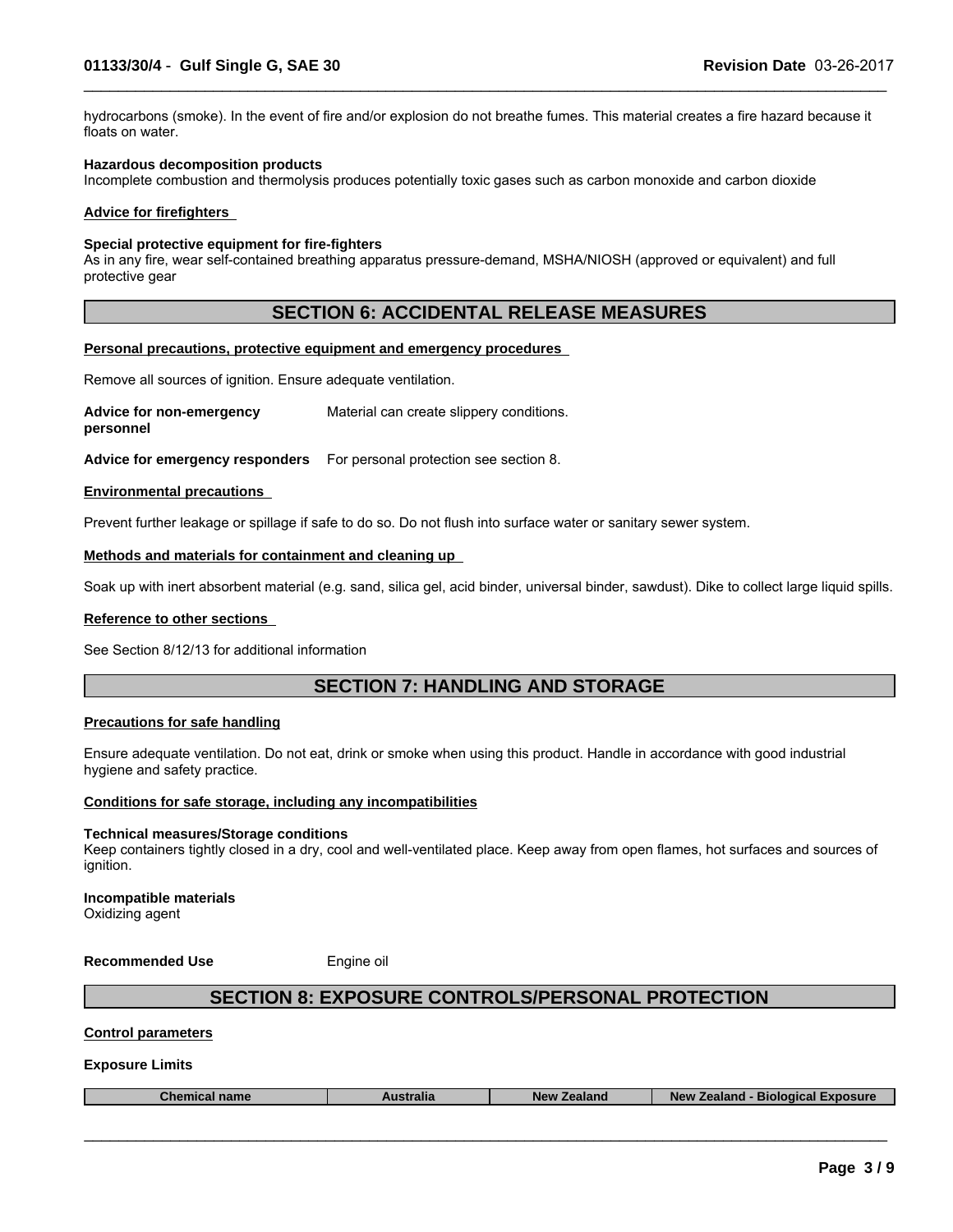|                                               |                            | Indices (BEI) |
|-----------------------------------------------|----------------------------|---------------|
| Highly refined base oil (Viscosity >20.5 cSt) | TWA: $5 \text{ mg/m}^3$    |               |
| $@40^{\circ}$ C)                              | STEL: 10 mg/m <sup>3</sup> |               |

 $\_$  ,  $\_$  ,  $\_$  ,  $\_$  ,  $\_$  ,  $\_$  ,  $\_$  ,  $\_$  ,  $\_$  ,  $\_$  ,  $\_$  ,  $\_$  ,  $\_$  ,  $\_$  ,  $\_$  ,  $\_$  ,  $\_$  ,  $\_$  ,  $\_$  ,  $\_$  ,  $\_$  ,  $\_$  ,  $\_$  ,  $\_$  ,  $\_$  ,  $\_$  ,  $\_$  ,  $\_$  ,  $\_$  ,  $\_$  ,  $\_$  ,  $\_$  ,  $\_$  ,  $\_$  ,  $\_$  ,  $\_$  ,  $\_$  ,

*Australia - Workplace Exposure Standards for Airborne Contaminants. New Zealand - Workplace Exposure Standards and Biological Exposure Indices.*

# **Appropriate engineering controls**

| <b>Engineering controls</b>                                                      | Ensure adequate ventilation, especially in confined areas.                                                                                                                                                                                                                                                                                                                                                                            |  |  |
|----------------------------------------------------------------------------------|---------------------------------------------------------------------------------------------------------------------------------------------------------------------------------------------------------------------------------------------------------------------------------------------------------------------------------------------------------------------------------------------------------------------------------------|--|--|
|                                                                                  | Individual protection measures, such as personal protective equipment                                                                                                                                                                                                                                                                                                                                                                 |  |  |
| <b>Eye/face protection</b><br>Skin and body protection<br><b>Hand Protection</b> | Safety glasses with side-shields.<br>Long sleeved clothing.<br>Protective gloves. Please observe the instructions regarding permeability and breakthrough<br>time which are provided by the supplier of the gloves. Also take into consideration the<br>specific local conditions under which the product is used, such as the danger of cuts,<br>abrasion. Barrier creams may help to protect the exposed areas of skin, they should |  |  |
| <b>Respiratory protection</b>                                                    | however not be applied once exposure has occurred.<br>No special protective equipment required. In case of mist, spray or aerosol exposure wear<br>suitable personal respiratory protection and protective suit.                                                                                                                                                                                                                      |  |  |
| <b>Hygiene measures</b>                                                          | Do not eat, drink or smoke when using this product. Handle in accordance with good<br>industrial hygiene and safety practice.                                                                                                                                                                                                                                                                                                         |  |  |
| <b>Environmental Exposure Controls</b><br><b>Thermal hazards</b>                 | No special environmental precautions required.<br>None under normal use conditions                                                                                                                                                                                                                                                                                                                                                    |  |  |

# **SECTION 9: PHYSICAL AND CHEMICAL PROPERTIES**

# **Information on basic physical and chemical properties**

| <b>Physical state</b><br>Odor        | liquid<br>Hydrocarbon-like | Appearance<br><b>Odor threshold</b> | clear amber<br>Not Determined |
|--------------------------------------|----------------------------|-------------------------------------|-------------------------------|
| Property                             | Values<br>Not Determined   | Remarks                             |                               |
| рH<br>Melting point / freezing point | Not Determined             |                                     |                               |
| Boiling point / boiling range        | Not Determined             |                                     |                               |
| <b>Flash point</b>                   | 234 °C / 453 °F            | ASTM D 92                           |                               |
| <b>Evaporation rate</b>              | Not Determined             |                                     |                               |
| Flammability (solid, gas)            | Not Determined             |                                     |                               |
| <b>Flammability Limit in Air</b>     |                            |                                     |                               |
| <b>Upper flammability limit:</b>     | Not Determined             |                                     |                               |
| Lower flammability limit:            | Not Determined             |                                     |                               |
| Vapor pressure                       | Not Determined             |                                     |                               |
| Vapor density                        | Not Determined             |                                     |                               |
| <b>Relative density</b>              | 0.8961                     | @15°C                               |                               |
| Solubility(ies)                      | Insoluble in water         |                                     |                               |
| <b>Partition coefficient</b>         | Not Determined             |                                     |                               |
| <b>Autoignition temperature</b>      | Not Determined             |                                     |                               |
| <b>Decomposition temperature</b>     | Not Determined             |                                     |                               |
| <b>Kinematic viscosity</b>           | 99.2 cSt @ 40 °C           | ASTM D445                           |                               |
| <b>Explosive properties</b>          | Not applicable             |                                     |                               |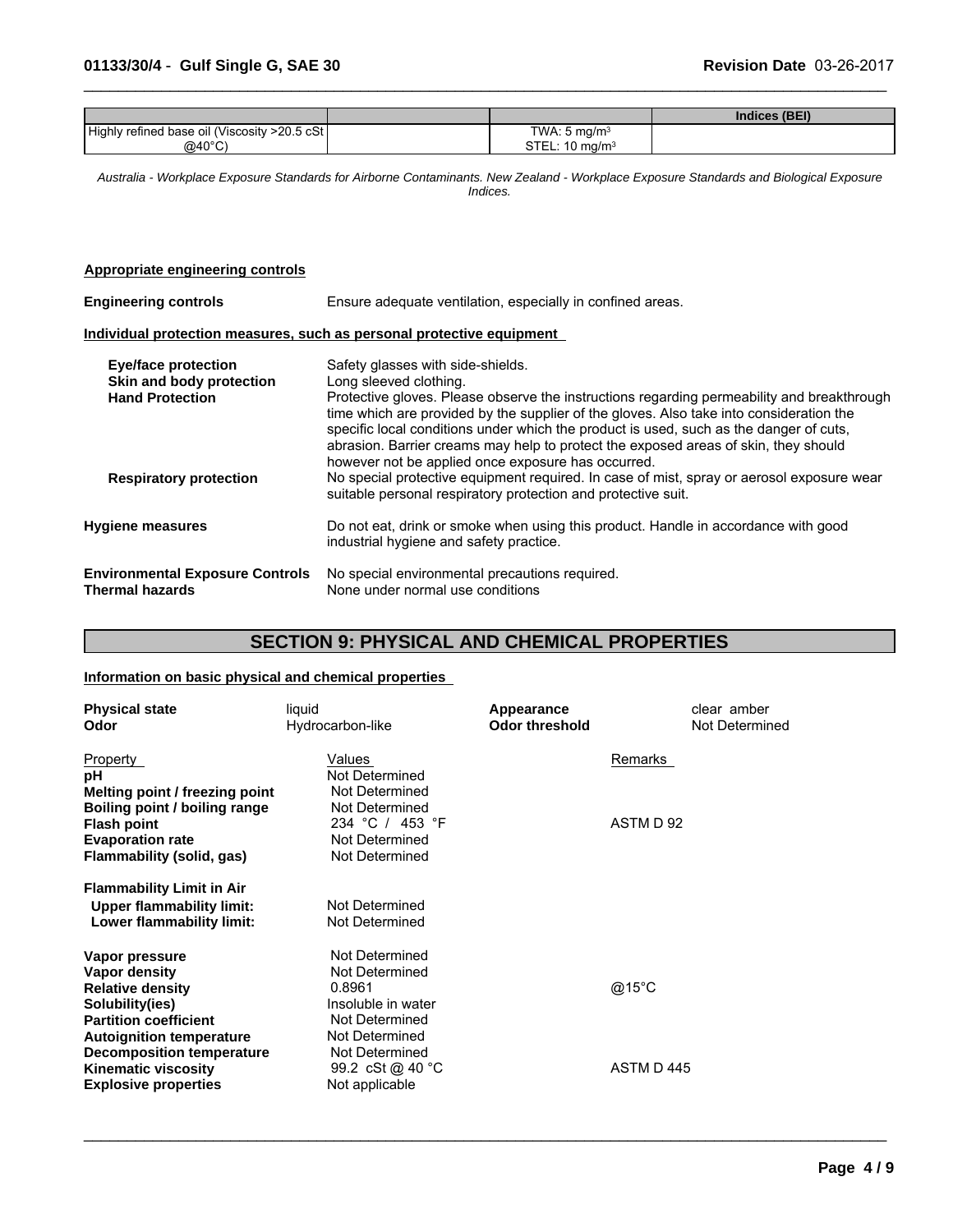**Oxidizing Properties** Not applicable

**Other Information** 

**Viscosity, kinematic (100°C)** 11.2 cSt @ 100°C <br>
Pour Point **11.2 cSt @ 100°C** ASTM D 445 **VOC Content (ASTM E-1868-10)**<br>VOC content

**Pour Pour Point Point Point Point Point Point Point Point Point Point Point Point Point Point Point Point Point Point Point Point Point Point Point Point Point Point Point Point Point Point Point Point Point Point Point P Not Determined** 

 $\_$  ,  $\_$  ,  $\_$  ,  $\_$  ,  $\_$  ,  $\_$  ,  $\_$  ,  $\_$  ,  $\_$  ,  $\_$  ,  $\_$  ,  $\_$  ,  $\_$  ,  $\_$  ,  $\_$  ,  $\_$  ,  $\_$  ,  $\_$  ,  $\_$  ,  $\_$  ,  $\_$  ,  $\_$  ,  $\_$  ,  $\_$  ,  $\_$  ,  $\_$  ,  $\_$  ,  $\_$  ,  $\_$  ,  $\_$  ,  $\_$  ,  $\_$  ,  $\_$  ,  $\_$  ,  $\_$  ,  $\_$  ,  $\_$  ,

# **SECTION 10: STABILITY AND REACTIVITY**

#### **Reactivity**

None under normal use conditions

### **Chemical stability**

Stable under normal conditions

# **Possibility of hazardous reactions**

None under normal use conditions

## **Conditions to avoid**

Keep away from open flames, hot surfaces and sources of ignition, Extremes of temperature and direct sunlight

## **Incompatible materials**

Oxidizing agent

## **Hazardous decomposition products**

Incomplete combustion and thermolysis produces potentially toxic gases such as carbon monoxide and carbon dioxide.

# **SECTION 11: TOXICOLOGICAL INFORMATION**

 $\_$  ,  $\_$  ,  $\_$  ,  $\_$  ,  $\_$  ,  $\_$  ,  $\_$  ,  $\_$  ,  $\_$  ,  $\_$  ,  $\_$  ,  $\_$  ,  $\_$  ,  $\_$  ,  $\_$  ,  $\_$  ,  $\_$  ,  $\_$  ,  $\_$  ,  $\_$  ,  $\_$  ,  $\_$  ,  $\_$  ,  $\_$  ,  $\_$  ,  $\_$  ,  $\_$  ,  $\_$  ,  $\_$  ,  $\_$  ,  $\_$  ,  $\_$  ,  $\_$  ,  $\_$  ,  $\_$  ,  $\_$  ,  $\_$  ,

#### **Information on the likely routes of exposure**

| None known<br><b>Inhalation</b>   | <b>Product Information - Principle Routes of Exposure</b> |  |  |  |
|-----------------------------------|-----------------------------------------------------------|--|--|--|
|                                   |                                                           |  |  |  |
| None known<br>Eye contact         |                                                           |  |  |  |
| None known<br><b>Skin contact</b> |                                                           |  |  |  |
| None known<br>Ingestion           |                                                           |  |  |  |

# **Numerical measures of toxicity - Product Information**

| ATEmix (oral)          | >2000 mg/kg |
|------------------------|-------------|
| <b>ATEmix (dermal)</b> | >2000 mg/kg |

#### **Acute toxicity - Product Information**

Product does not present an acute toxicity hazard based on known or supplied information.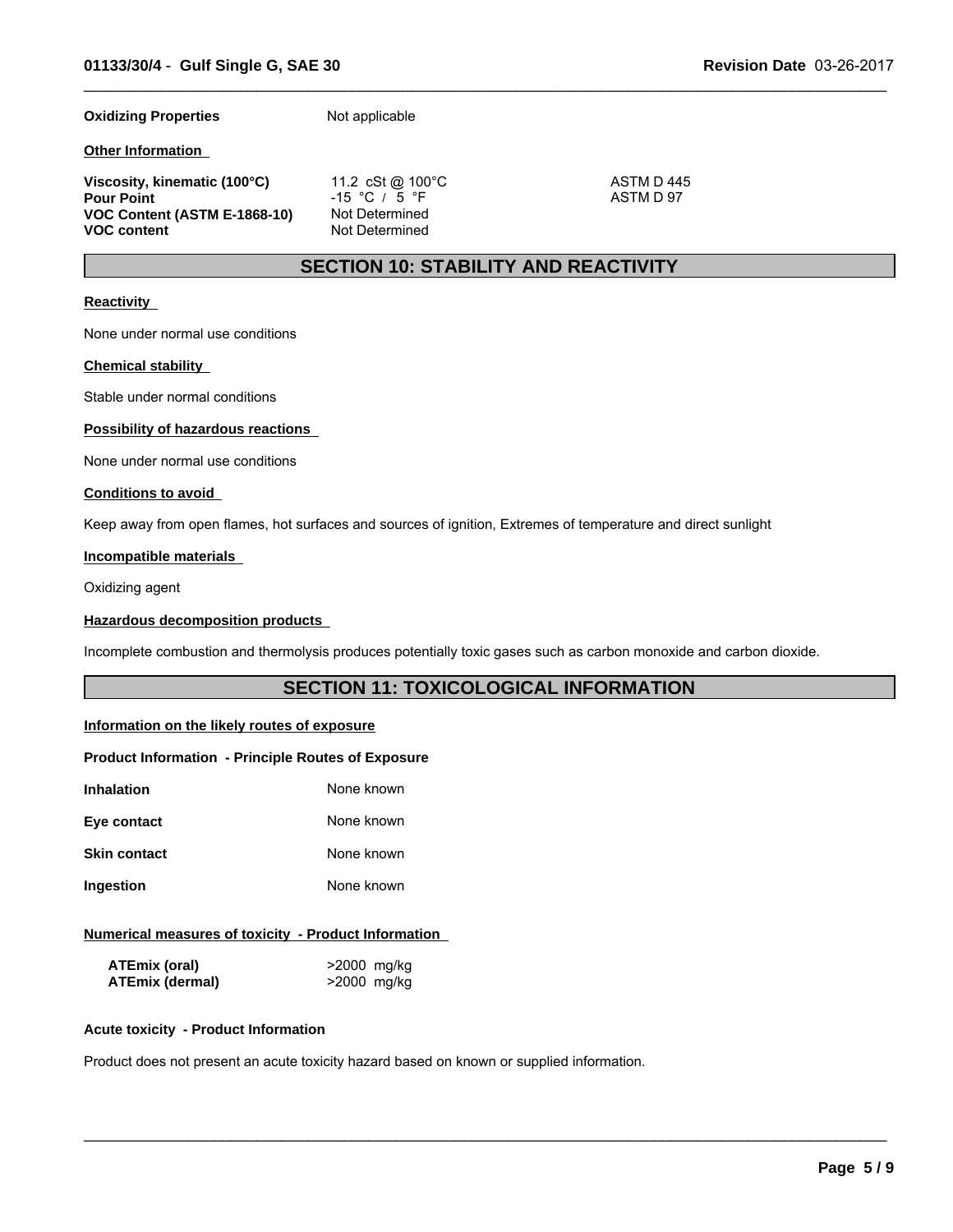# **Acute toxicity - Component Information**

| <b>Chemical name</b>                                                    | Oral LD50  | Dermal LD50 | <b>Inhalation LC50</b> |
|-------------------------------------------------------------------------|------------|-------------|------------------------|
| Highly refined base oil (Viscosity<br>$>20.5 \text{ cSt } @40^{\circ}C$ | 2000 mg/kg | >2000 mg/kg |                        |

 $\_$  ,  $\_$  ,  $\_$  ,  $\_$  ,  $\_$  ,  $\_$  ,  $\_$  ,  $\_$  ,  $\_$  ,  $\_$  ,  $\_$  ,  $\_$  ,  $\_$  ,  $\_$  ,  $\_$  ,  $\_$  ,  $\_$  ,  $\_$  ,  $\_$  ,  $\_$  ,  $\_$  ,  $\_$  ,  $\_$  ,  $\_$  ,  $\_$  ,  $\_$  ,  $\_$  ,  $\_$  ,  $\_$  ,  $\_$  ,  $\_$  ,  $\_$  ,  $\_$  ,  $\_$  ,  $\_$  ,  $\_$  ,  $\_$  ,

# **Delayed and immediate effects as well as chronic effects from short and long-term exposure**

| <b>Skin corrosion/irritation</b>                                                      | Based on available data, the classification criteria are not met.                                                                      |
|---------------------------------------------------------------------------------------|----------------------------------------------------------------------------------------------------------------------------------------|
| Serious eye damage/eye irritation                                                     | Based on available data, the classification criteria are not met.                                                                      |
| <b>Sensitization</b><br><b>Respiratory Sensitization</b><br><b>Skin sensitization</b> | Based on available data, the classification criteria are not met.<br>Based on available data, the classification criteria are not met. |
| <b>Germ cell mutagenicity</b>                                                         | Based on available data, the classification criteria are not met.                                                                      |
| Carcinogenicity                                                                       | Based on available data, the classification criteria are not met.                                                                      |
| <b>Reproductive toxicity</b>                                                          | Based on available data, the classification criteria are not met.                                                                      |
| Specific target organ systemic<br>toxicity (single exposure)                          | Based on available data, the classification criteria are not met                                                                       |
| Specific target organ systemic<br>toxicity (repeated exposure)                        | Based on available data, the classification criteria are not met                                                                       |
| <b>Aspiration hazard</b>                                                              | Based on available data, the classification criteria are not met.                                                                      |
| <b>Exposure levels</b>                                                                | See section 8 for more information                                                                                                     |
| Interactive effects                                                                   | None known                                                                                                                             |

# **SECTION 12: ECOLOGICAL INFORMATION**

# **Toxicity**

No special environmental measures are necessary

| <b>Chemical name</b>                                   | Algae/aguatic plants | <b>Fish</b>     | <b>Toxicity to</b><br>microorganisms | Crustacea       |
|--------------------------------------------------------|----------------------|-----------------|--------------------------------------|-----------------|
| Highly refined base oil<br> Viscosity > 20.5 cSt @40°C | >100: 72 h mg/L      | >100: 96 h mg/L |                                      | >100: 48 h mg/L |

 $\_$  ,  $\_$  ,  $\_$  ,  $\_$  ,  $\_$  ,  $\_$  ,  $\_$  ,  $\_$  ,  $\_$  ,  $\_$  ,  $\_$  ,  $\_$  ,  $\_$  ,  $\_$  ,  $\_$  ,  $\_$  ,  $\_$  ,  $\_$  ,  $\_$  ,  $\_$  ,  $\_$  ,  $\_$  ,  $\_$  ,  $\_$  ,  $\_$  ,  $\_$  ,  $\_$  ,  $\_$  ,  $\_$  ,  $\_$  ,  $\_$  ,  $\_$  ,  $\_$  ,  $\_$  ,  $\_$  ,  $\_$  ,  $\_$  ,

### **Persistence and degradability**

The product is not readily biodegradable, but it can be degraded by micro-organisms, it is regarded as being inherently biodegradable.

# **Bioaccumulative potential**

No information available

# **Mobility**

The product is insoluble and floats on water

# **Other adverse effects**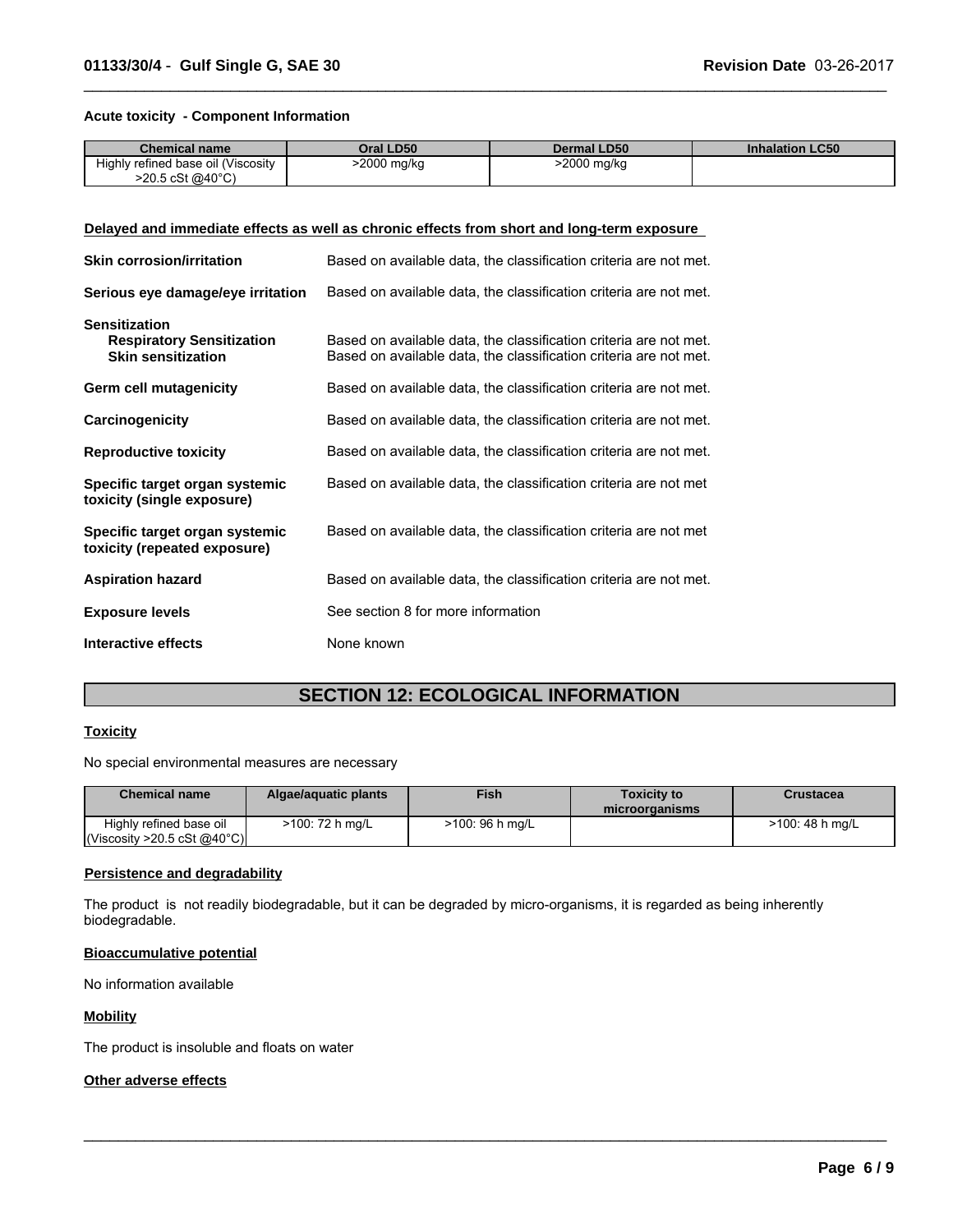None known

# **SECTION 13: DISPOSAL CONSIDERATIONS**

 $\_$  ,  $\_$  ,  $\_$  ,  $\_$  ,  $\_$  ,  $\_$  ,  $\_$  ,  $\_$  ,  $\_$  ,  $\_$  ,  $\_$  ,  $\_$  ,  $\_$  ,  $\_$  ,  $\_$  ,  $\_$  ,  $\_$  ,  $\_$  ,  $\_$  ,  $\_$  ,  $\_$  ,  $\_$  ,  $\_$  ,  $\_$  ,  $\_$  ,  $\_$  ,  $\_$  ,  $\_$  ,  $\_$  ,  $\_$  ,  $\_$  ,  $\_$  ,  $\_$  ,  $\_$  ,  $\_$  ,  $\_$  ,  $\_$  ,

### **Safe handling and disposal methods**

Dispose of in accordance with local regulations

#### **Disposal of any contaminated packaging**

Empty containers should be taken to an approved waste handling site for recycling or disposal. Observe all label precautions until container is cleaned, reconditioned or destroyed.

#### **Environmental regulations**

No information available

**SECTION 14: TRANSPORT INFORMATION**

**ADG** Not regulated

**IMDG** Not regulated

**IATA** Not regulated

# **SECTION 15: REGULATORY INFORMATION**

**Safety, health and environmental regulations/legislation specific for the substance or mixture**

#### **National regulations**

# **Australia**

Model Work Health and Safety Regulations (2016). Preparation of Safety Data Sheets for Hazardous Chemicals Code of Practice (2011).

### **Standard for Uniform Scheduling of Medicines and Poisons (SUSMP)**

No poisons schedule number allocated

**New Zealand** 

Hazardous Substances Regulation 2001.

**New Zealand** Not Regulated<br> **HSNO Approval Number:** Not Regulated Not Regulated **HSNO Approval Number:** Not Regulated<br> **HSNO Hazard Classification:** Not Regulated **HSNO Hazard Classification:** 

 $\_$  ,  $\_$  ,  $\_$  ,  $\_$  ,  $\_$  ,  $\_$  ,  $\_$  ,  $\_$  ,  $\_$  ,  $\_$  ,  $\_$  ,  $\_$  ,  $\_$  ,  $\_$  ,  $\_$  ,  $\_$  ,  $\_$  ,  $\_$  ,  $\_$  ,  $\_$  ,  $\_$  ,  $\_$  ,  $\_$  ,  $\_$  ,  $\_$  ,  $\_$  ,  $\_$  ,  $\_$  ,  $\_$  ,  $\_$  ,  $\_$  ,  $\_$  ,  $\_$  ,  $\_$  ,  $\_$  ,  $\_$  ,  $\_$  ,

**International Regulations**

**Ozone-depleting substances (ODS)** Not applicable

**Persistent Organic Pollutants** Not applicable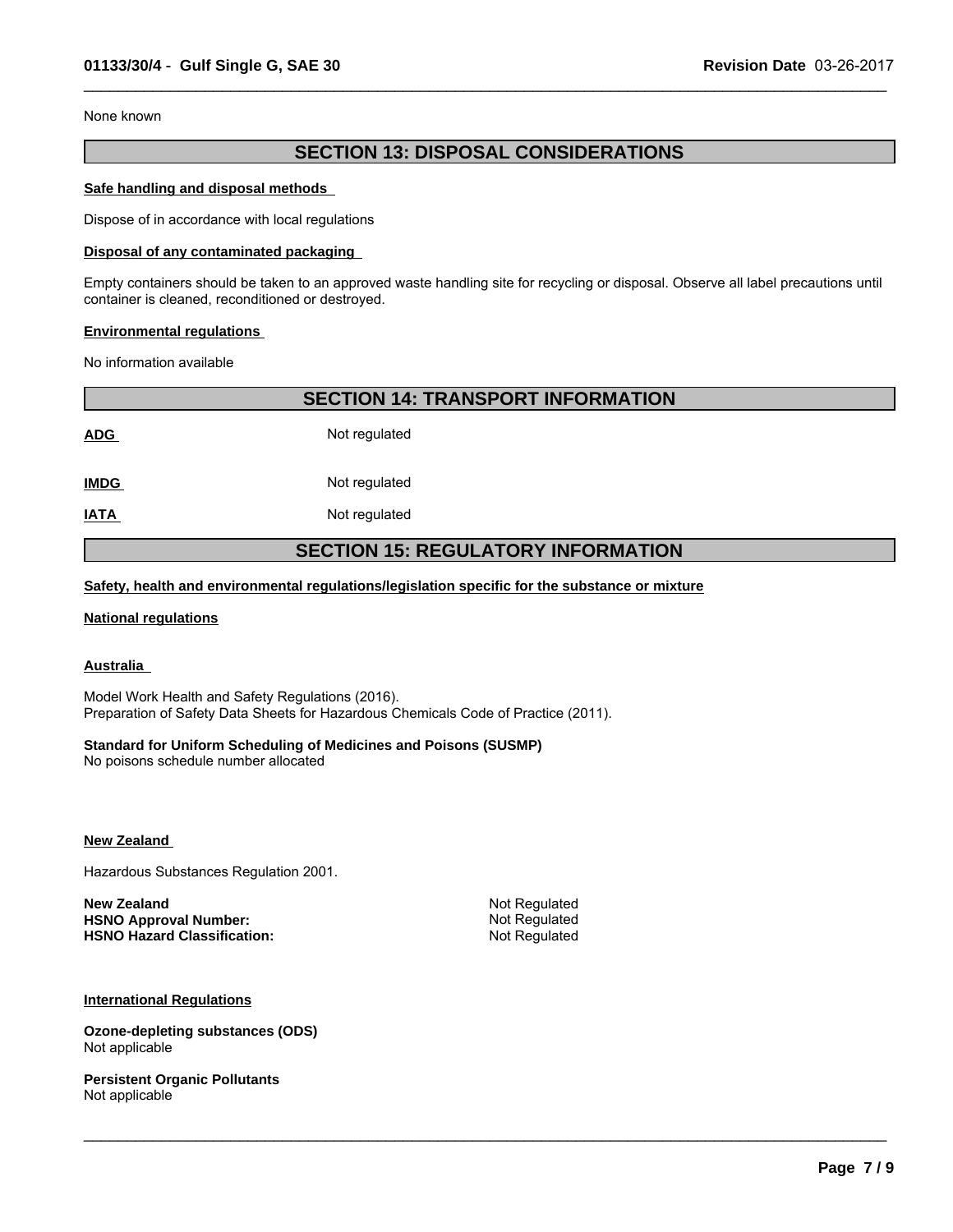**Chemicals Subject to Prior Informed Consent (PIC)** Not applicable

### **International Inventories**

 **TSCA** - United States Toxic Substances Control Act Section 8(b) Inventory All ingredients are on the inventory or exempt from listing

 **DSL/NDSL** - Canadian Domestic Substances List/Non-Domestic Substances List All ingredients are on the inventory or exempt from listing

 **AICS** - Australian Inventory of Chemical Substances All ingredients are on the inventory or exempt from listing

 **PICCS** - Philippines Inventory of Chemicals and Chemical Substances All ingredients are on the inventory or exempt from listing

 **KECL** - Korean Existing and Evaluated Chemical Substances All ingredients are on the inventory or exempt from listing

 **IECSC** - China Inventory of Existing Chemical Substances All ingredients are on the inventory or exempt from listing

 **ENCS** - Japan Existing and New Chemical Substances All ingredients are on the inventory or exempt from listing

 **TCSI** - Taiwan National Existing Chemical Inventory Contact supplier for inventory compliance status

 **NZIoC** - New Zealand Inventory of Chemicals All ingredients are on the inventory or exempt from listing

# **Other Information**

**The highly refined base oil (Viscosity >20.5 cSt @40°C) contains one or more substance with the following CAS/EC numbers:**

 $\_$  ,  $\_$  ,  $\_$  ,  $\_$  ,  $\_$  ,  $\_$  ,  $\_$  ,  $\_$  ,  $\_$  ,  $\_$  ,  $\_$  ,  $\_$  ,  $\_$  ,  $\_$  ,  $\_$  ,  $\_$  ,  $\_$  ,  $\_$  ,  $\_$  ,  $\_$  ,  $\_$  ,  $\_$  ,  $\_$  ,  $\_$  ,  $\_$  ,  $\_$  ,  $\_$  ,  $\_$  ,  $\_$  ,  $\_$  ,  $\_$  ,  $\_$  ,  $\_$  ,  $\_$  ,  $\_$  ,  $\_$  ,  $\_$  ,

| <b>Chemical name</b>                                       | <b>CAS No</b> | <b>EC-No</b> |
|------------------------------------------------------------|---------------|--------------|
| Distillates (petroleum), solvent-refined heavy paraffinic  | 64741-88-4    | 265-090-8    |
| Distillates (petroleum), solvent-refined light paraffinic  | 64741-89-5    | 265-091-3    |
| Residual oils (petroleum), solvent deasphalted             | 64741-95-3    | 265-096-0    |
| Distillates (petroleum), solvent-refined heavy naphthenic  | 64741-96-4    | 265-097-6    |
| Distillates (petroleum), solvent-refined light naphthenic  | 64741-97-5    | 265-098-1    |
| Residual oils (petroleum), solvent-refined                 | 64742-01-4    | 265-101-6    |
| Distillates (petroleum), hydrotreated heavy naphthenic     | 64742-52-5    | 265-155-0    |
| Distillates (petroleum), hydrotreated light naphthenic     | 64742-53-6    | 265-156-6    |
| Distillates (petroleum), hydrotreated heavy paraffinic     | 64742-54-7    | 265-157-1    |
| Distillates (petroleum), hydrotreated light paraffinic     | 64742-55-8    | 265-158-7    |
| Distillates (petroleum), solvent-dewaxed light paraffinic  | 64742-56-9    | 265-159-2    |
| Residual oils (petroleum), hydrotreated                    | 64742-57-0    | 265-160-8    |
| Lubricating oils (petroleum), hydrotreated spent           | 64742-58-1    | 265-161-3    |
| Residual oils (petroleum), solvent-dewaxed                 | 64742-62-7    | 265-166-0    |
| Distillates (petroleum), solvent-dewaxed heavy paraffinic  | 64742-65-0    | 265-169-7    |
| Paraffin oils (petroleum), catalytic dewaxed heavy         | 64742-70-7    | 265-174-4    |
| Paraffin oils (petroleum), catalytic dewaxed light         | 64742-71-8    | 265-176-5    |
| Lubricating oils (petroleum), C>25, hydrotreated bright    | 72623-83-7    | 276-735-8    |
| stock-based                                                |               |              |
| Lubricating oils (petroleum), C20-50, hydrotreated neutral | 72623-85-9    | 276-736-3    |